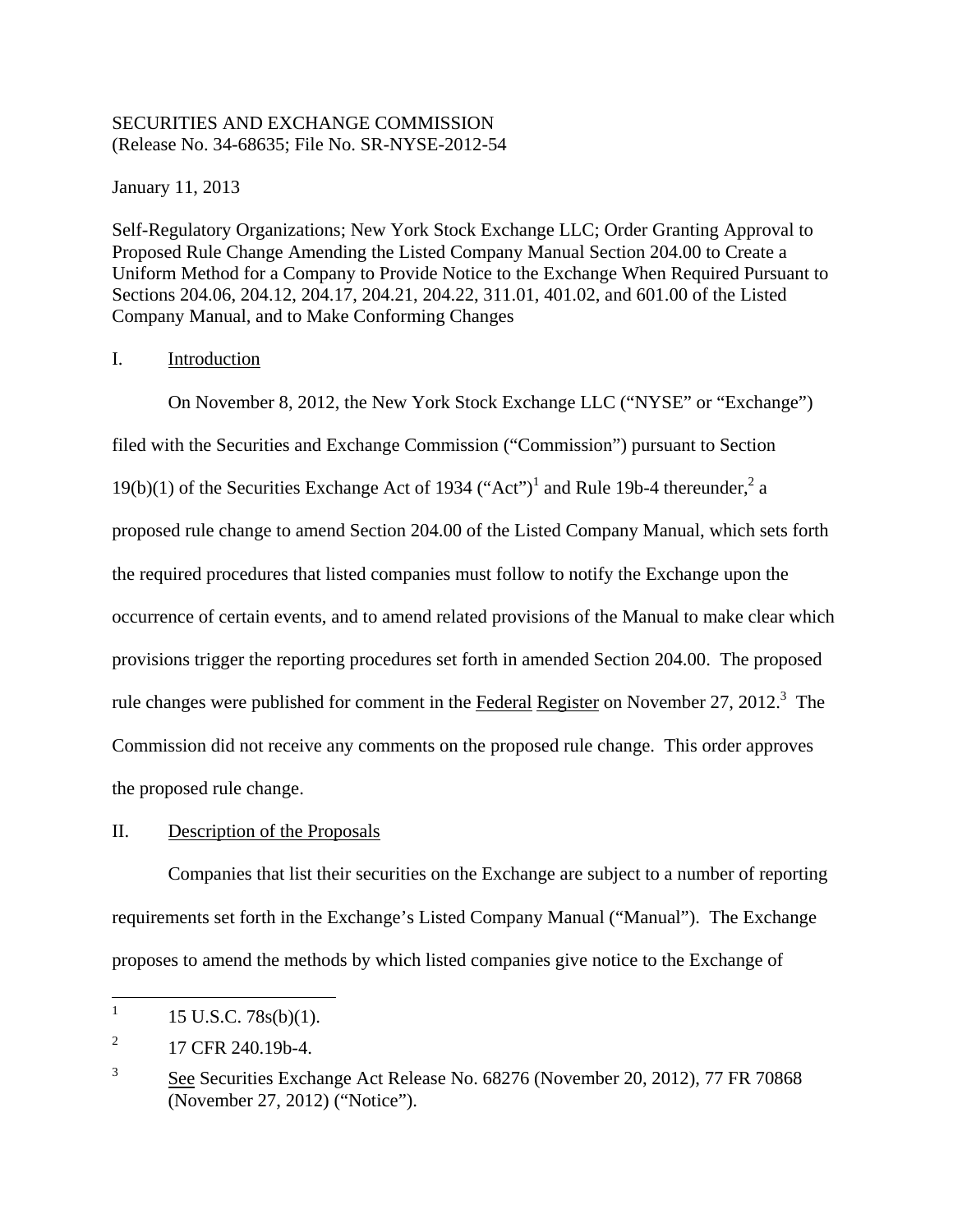matters or events where timely notification is essential to the ability of investors to arrange to be holders of a security by a certain date for a distribution or shareholder meeting. These events are: closing of transfer books; notice of dividend action or action relating to a stock distribution; meetings of shareholders, notice of the fixing of a date for the taking of a record of shareholders or for the closing of transfer books; redemption of listed securities; notice of corporate action which will result in, or which looks toward, either the partial or full call for redemption of a listed security; notice of dates set in connection with the calling of any meeting of shareholders; and notice by transfer agents of the number of shares outstanding at the end of each calendar quarter.

 Currently, the Manual contains sections governing the notice that listed companies are required to provide the Exchange in case of each of these events; however, these sections set forth either different or no precise method for providing such notice. The following chart summarizes how these various notification provisions currently are addressed in the Manual.

| Section                                   | <b>Current Method</b>           |
|-------------------------------------------|---------------------------------|
| 204.00 Notice to and Filings with the     | Notice methods include fax,     |
| Exchange (notice in connection with       | telephone, telegram, and letter |
| certain actions or events as specified in |                                 |
| Sections 204.01 through 204.25)           |                                 |
| 204.06 Closing of Transfer Books          | No method specified             |
| 204.12 Dividends and Stock                | Notice methods include fax,     |
| Distributions (notice of dividend         | telephone, telegram, and letter |
| action or action relating to a stock      |                                 |
| distribution)                             |                                 |
| 204.17 Meetings of Shareholders           | No method specified             |
| 204.21 Record Date (notice of the         | Notice methods include fax,     |
| fixing of a date for the taking of a      | telephone, telegram, and letter |
| record of shareholders or for the         |                                 |
| closing of transfer books)                |                                 |
| 204.22 Redemption of Listed               | No method specified             |
| <b>Securities</b>                         |                                 |
| 311.01 Publicity and Notice to the        | Notice methods include fax and  |
| Exchange of Redemption (notice of         | telephone                       |
| corporate action which will result in,    |                                 |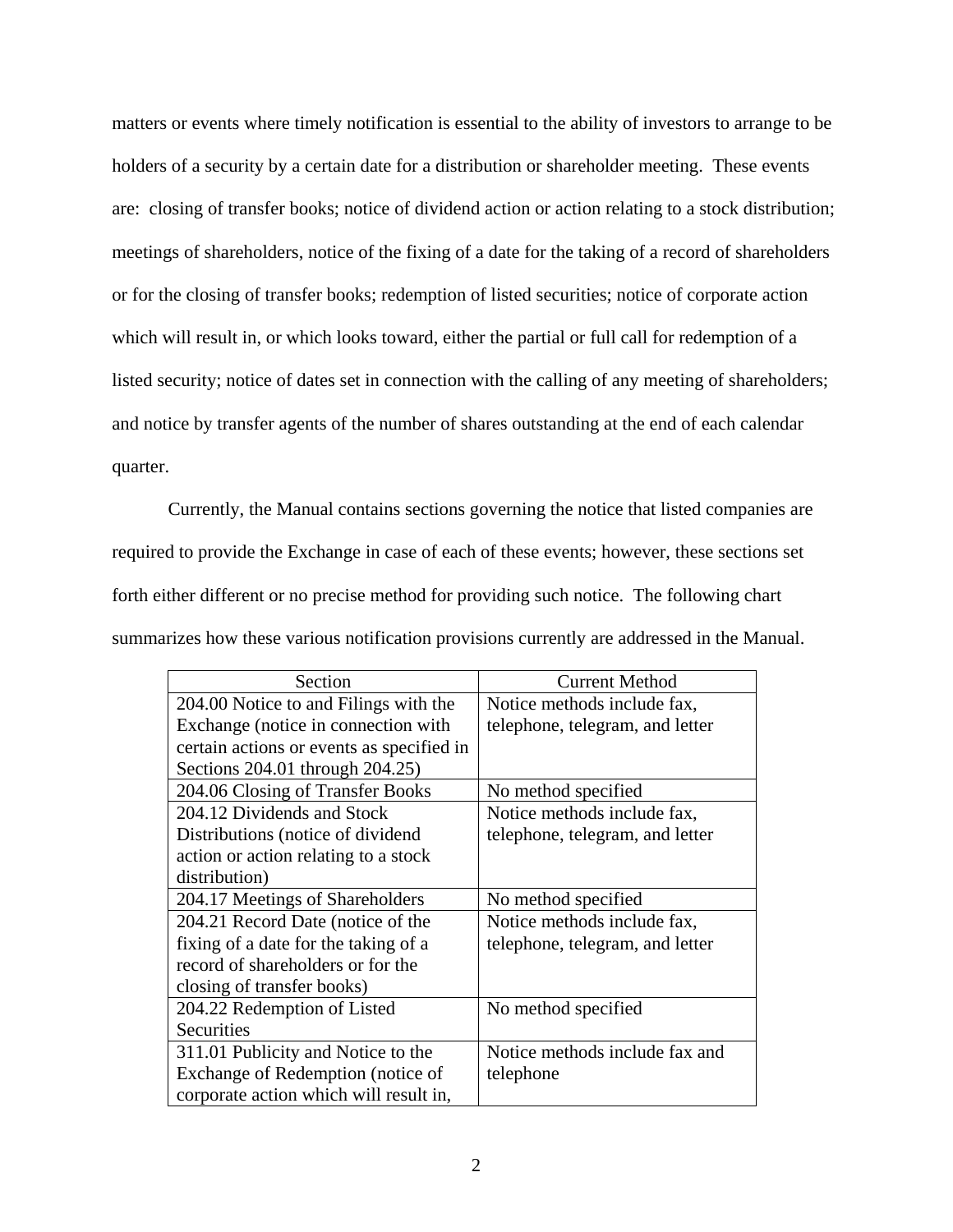| or which looks toward, either the              |                                  |
|------------------------------------------------|----------------------------------|
| partial or full call for redemption of a       |                                  |
| listed security)                               |                                  |
| 401.02 Notice to the Exchange (notice          | Notice methods include telephone |
| of dates set in connection with the            | and writing or fax               |
| calling of any meeting of shareholders,        |                                  |
| including changes in record date)              |                                  |
| 601.00 Services to be Provided by              | Notice methods include fax and   |
| <b>Transfer Agents and Registrars (notice)</b> | email                            |
| by transfer agents of the number of            |                                  |
| shares outstanding at the end of each          |                                  |
| calendar quarter)                              |                                  |

 The Exchange proposes to create a uniform method that listed companies will use to notify the Exchange of the events identified in the chart above. To do so, the Exchange proposes to set forth the new, uniform method of notification in Section 204.00, and to amend the remaining Sections in the chart above to include an explicit direction to listed companies to follow the amended notification procedures of Section 204.00.

Specifically, the Exchange proposes to amend Section  $204.00<sup>4</sup>$  to provide that, when a provision of the Listed Company Manual requires a company to give notice to the Exchange pursuant to Section 204.00, the company shall provide such notice through a web-based communication system – either a web portal or email address – specified by the Exchange in a prominent position on its website.<sup>5</sup> Should the Exchange ever change the web-based communication system it uses to receive notifications pursuant to Section 204.00, the proposed

 $\frac{1}{4}$  In addition to the proposed substantive amendments to Section 204.00 described in the text, the Exchange proposes to delete the word "written" from the heading for Section 204.00 and from the first sentence of the section. In its filing, the Exchange stated that this technical change is meant to eliminate any potential confusion as to whether notices provided through a web-based communication system constitute "written" notices.

<sup>5</sup> The Exchange noted in its submission that if the filing is approved, it plans to commence receiving the web-based notifications pursuant to Section 204.00 through www.egovdirect, a web portal operated by the Exchange, or through an email address designated by the Exchange.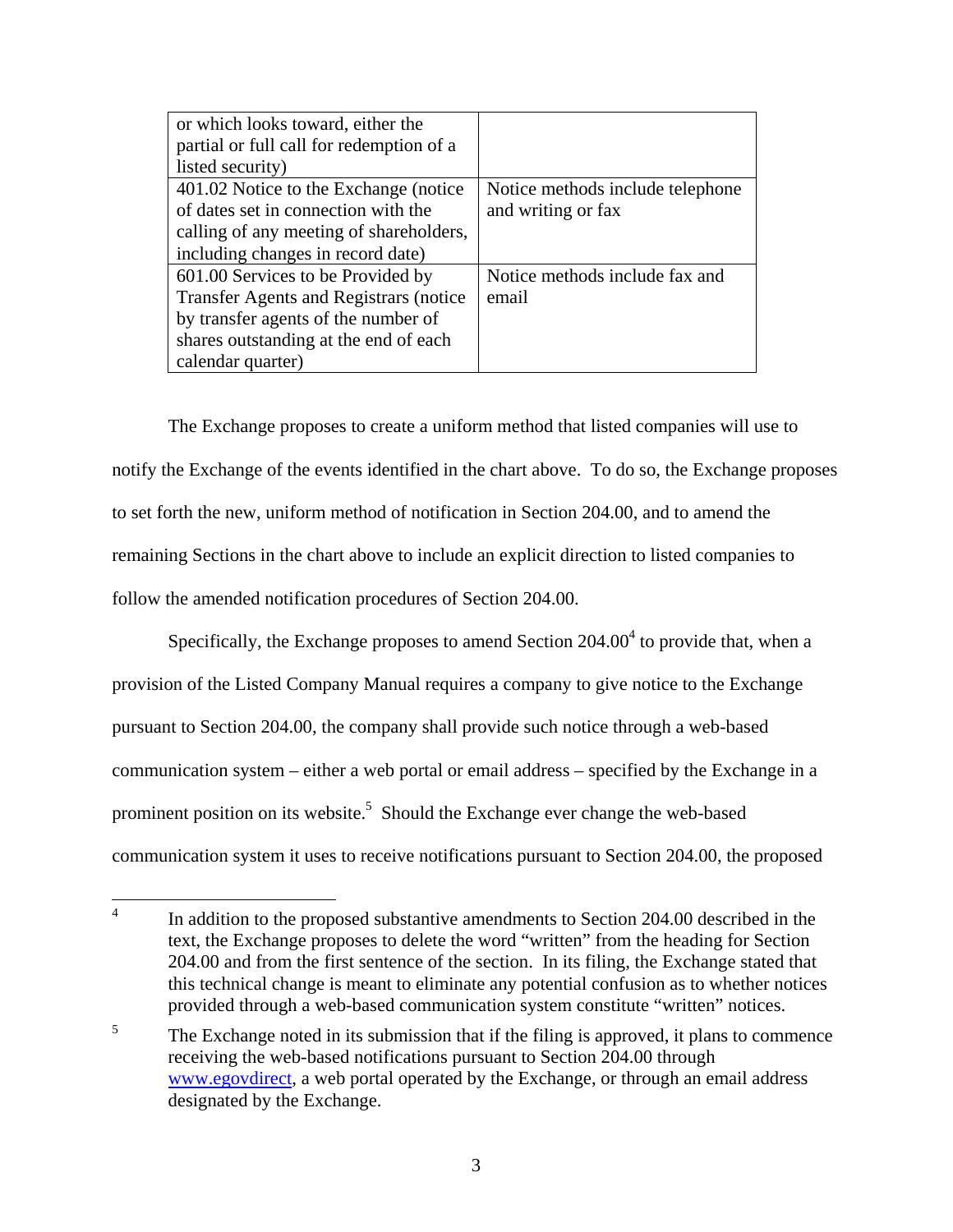text of Section 204.00 would require the Exchange to promptly update and display the applicable information on its website. $6$ 

 The Exchange also proposes to amend Section 204.00 to address several other scenarios that impact the notifications that companies must provide to the Exchange. First, the amended Section 204.00 would say that, in emergency situations – for instance, lack of computer or internet access, technical problems at the Exchange or company, or incompatibility between Exchange and company systems – companies may provide notifications required pursuant to the Section by telephone and confirmed by facsimile, as specified by the Exchange on its website.<sup>7</sup> Second, amended Section 204.00 would require that, in cases where a material event or a statement dealing with a rumor which calls for immediate release is made shortly before the opening or during market hours, companies must notify the Exchange using the telephone alert procedures set forth in Section 202.06(B) of the Manual.<sup>8</sup> Finally, amended Section 204.00 would clarify that for the remaining notification provisions in the Manual that do not direct

 6 Additionally, proposed Section 204.00 encourages listed companies to contact their Exchange representatives if they have any questions about the appropriate method of providing notification under applicable Exchange rules.

<sup>7</sup> Again, the Exchange notes that companies are encouraged to contact their Exchange representatives if they have any questions about how to comply with applicable notification requirements.

<sup>8</sup> The telephone alert procedures in Section 202.06(B) require that, when the announcement of news of a material event or a statement dealing with a rumor which calls for immediate release is made shortly before the opening or during market hours, a company must give notice to their Exchange representatives by telephone at least ten minutes prior to the release of the announcement. Section 202.06(B) further requires that when such announcement is in written form, a company must also provide the text of such written announcement to the Exchange at least ten minutes prior to its release. The Exchange proposes to amend Section 202.06(B) to specify that companies should now use the web-based communication system specified in Section 204.00 – i.e., the web portal or designated email address – to transmit the written form of the announcement.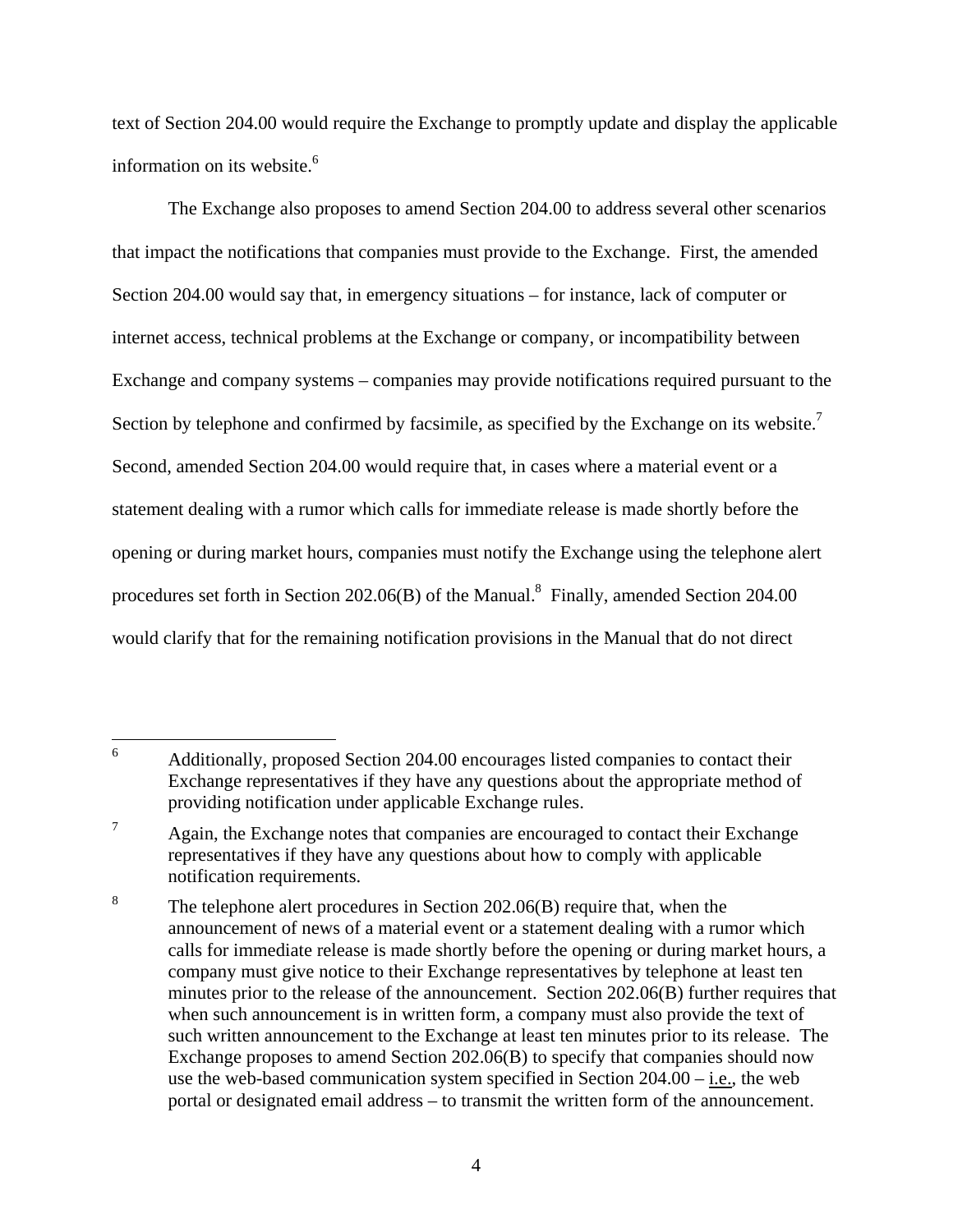companies specifically to follow the Section's revised notification methods, companies may use the methods provided for in Section 204.00 or any other reasonable method.

 The Exchange explained in its filing the reason why the remaining notification provisions contained in the Manual – the ones not specified in the chart above and subject to the proposed amendments – would not require companies to follow the notification methods set forth in 204.00. According to the Exchange, these remaining provisions found in Sections 204.01 through 204.25 relate to matters about which the Exchange needs to be informed promptly, such as a change in transfer agent or trustee (Section 204.02) or change in auditors (Section 204.03), but a company's failure to notify the Exchange immediately in the case of these events would not significantly disadvantage investors. As a result, the Exchange does not propose to amend these remaining provisions to require notification pursuant to 204.00; instead, the Exchange believes it is reasonable to afford listed companies more flexibility with respect to how they comply with the remaining notification provisions that do not specifically direct a company to Section 204.00.

 In connection with the proposed amendments to the notification methods prescribed in Section 204.00, the Exchange also proposes to revise the "Guide to Requirements for Submitting Data to the Exchange" ("Guide") which appears in the Introduction to the Listed Company Manual.<sup>9</sup> The Exchange proposes to amend the portion of the Guide summarizing the submission requirements relating to press releases disclosing material corporate events. This part of the Guide is meant to summarize the requirements of the telephone alert policy found in Section 202.06(B), but as it stands now, it states incorrectly that the text of certain written announcements should be conveyed to the Exchange after an announcement is released. The

<sup>–&</sup>lt;br>9 In addition to the substantive changes to the Guide described in the text, the Exchange proposes to revise cross-references contained in the Guide so that they refer to a "Section" of the Manual rather than a "Paragraph," as the Manual is organized in "Sections," not "Paragraphs."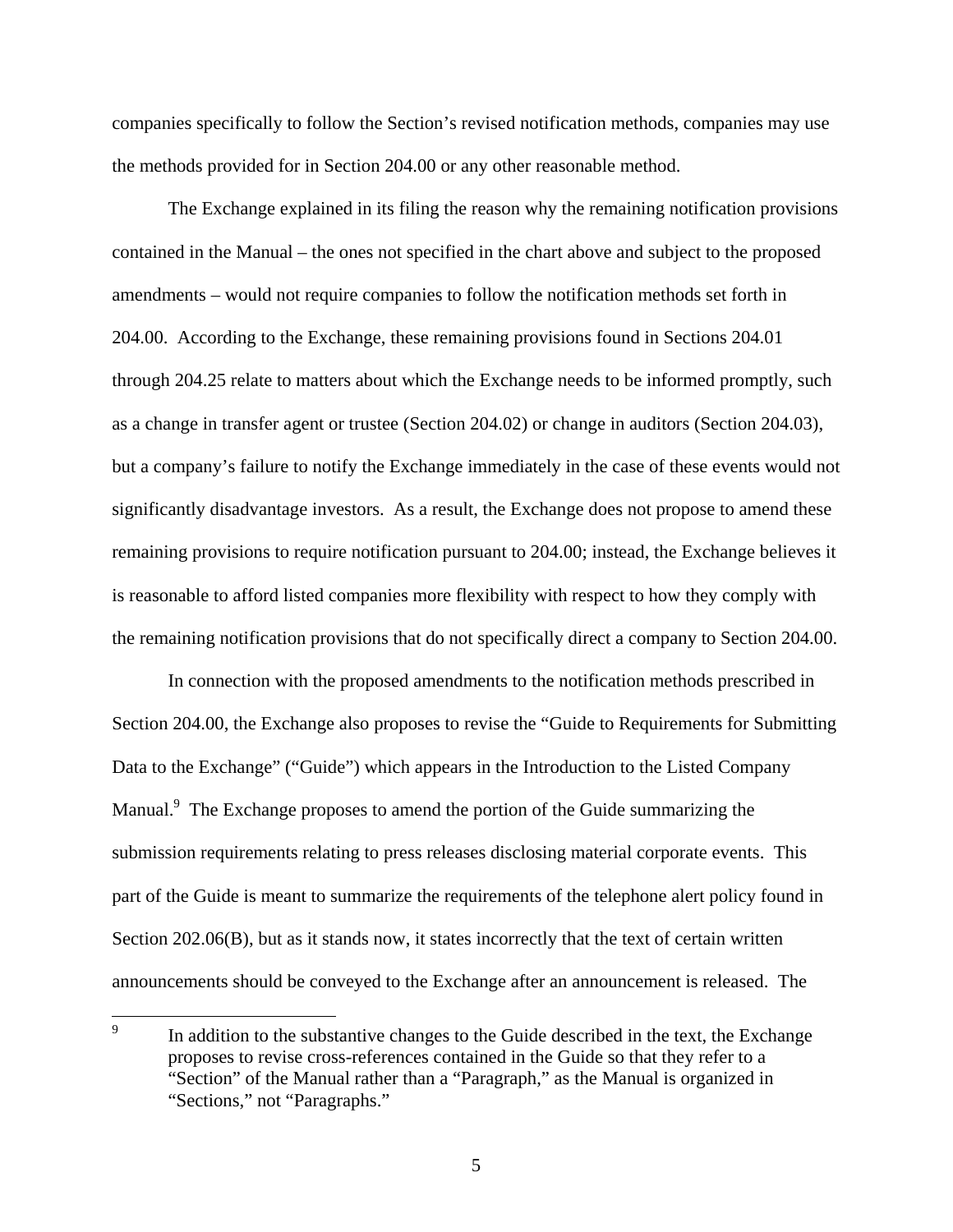Exchange's proposed amendment to this portion of the Guide would conform the summary language used in the Guide to the language of the actual requirement found in Section 202.06(B), which states that the text of certain written announcements must be conveyed to the Exchange at least ten minutes prior to release.

 The Exchange also proposes several administrative changes to the Guide. First, it proposes to amend from six to three the number of copies of a proxy statement that a listed company must submit to the Exchange. The reason for the change is that the Exchange has determined that three copies of the proxy statement is sufficient for the Exchange's review purposes, and that the proposed amendment would lessen an administrative burden on listed companies. Second, the Exchange proposes to make changes to the portion of the Guide summarizing the notification requirements for shareholder meetings. The Exchange proposes to change the name of this Item in the Guide from "Shareholders' Meeting/Notice" to "Shareholders' Meeting/Notice of Record Date or Change of Record Date." The Exchange also proposes to revise the description of the "Due Date" for this Item in the Guide, by rewording the description to require notice "[a]t least ten days in advance of record date," instead of "[n]ot later than the tenth day prior to the record date."

 Finally, the Exchange proposes to amend Section 311.01 to clarify what method of notification is required when a company's corporate action (or any action of which the company has knowledge) will result in, or looks toward, either the partial or full call for redemption of a listed security. Currently, Section 311.01 contains language in two different places setting forth methods of notification in cases of redemptions, and the language in these two places is potentially in conflict. In the first instance where Section 311.01 prescribes a method of notification, it says that companies must follow the timely disclosure / telephone alert procedures

6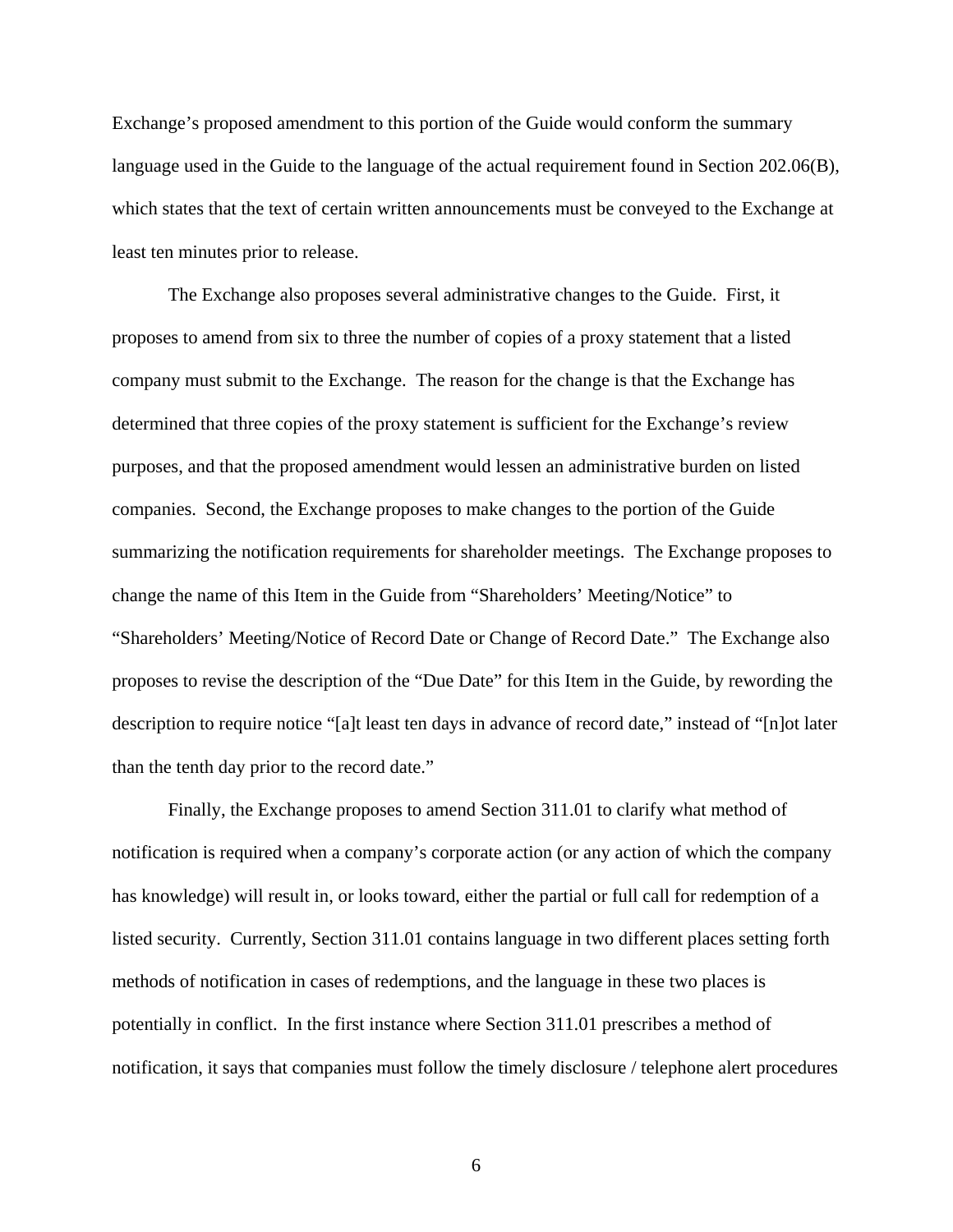found in Sections 202.05 and 202.06(B).<sup>10</sup> Later in Section 311.01, there is a second notification directive that requires companies to notify the Exchange of redemptions in writing, delivered by hand if possible, and if immediate hand delivery is not possible, than the company must notify the Exchange of a redemption action by telephone, no later than simultaneously with the release of the information to the newspapers and news wire services, confirmed promptly by fax. The Exchange proposes to delete the paragraph containing the second directive. As a result of the proposed change, the only notification directive in Section 311.01 would be the first one that requires companies to follow the timely disclosure and telephone alert procedures.

## III. Discussion and Commission Findings

The Commission has carefully reviewed the proposed rule change and finds that it consistent with the requirements of the Act.<sup>11</sup> Specifically, the Commission believes it is consistent with Section  $6(b)(5)$  of the Act,<sup>12</sup> which requires, among other things, that the rules of a national securities exchange be designed to prevent fraudulent and manipulative acts and practices, to promote just and equitable principles of trade, to foster cooperation and coordination with persons engaged in regulating, clearing, settling, processing information with respect to, and facilitating transactions in securities, to remove impediments to and perfect the mechanism of a free and open market and a national market system, and, in general, to protect investors and the public interest.

 $10\,$ The Exchange proposed several additional technical and non-substantive changes to Section 311.01. See Notice, supra note 3.

 $11$  15 U.S.C. 78f. In approving this proposed rule change, the Commission has considered the proposed rule's impact on efficiency, competition, and capital formation. See 15 U.S.C. 78c(f).

 $12 \t15$  U.S.C. 78f(b)(5).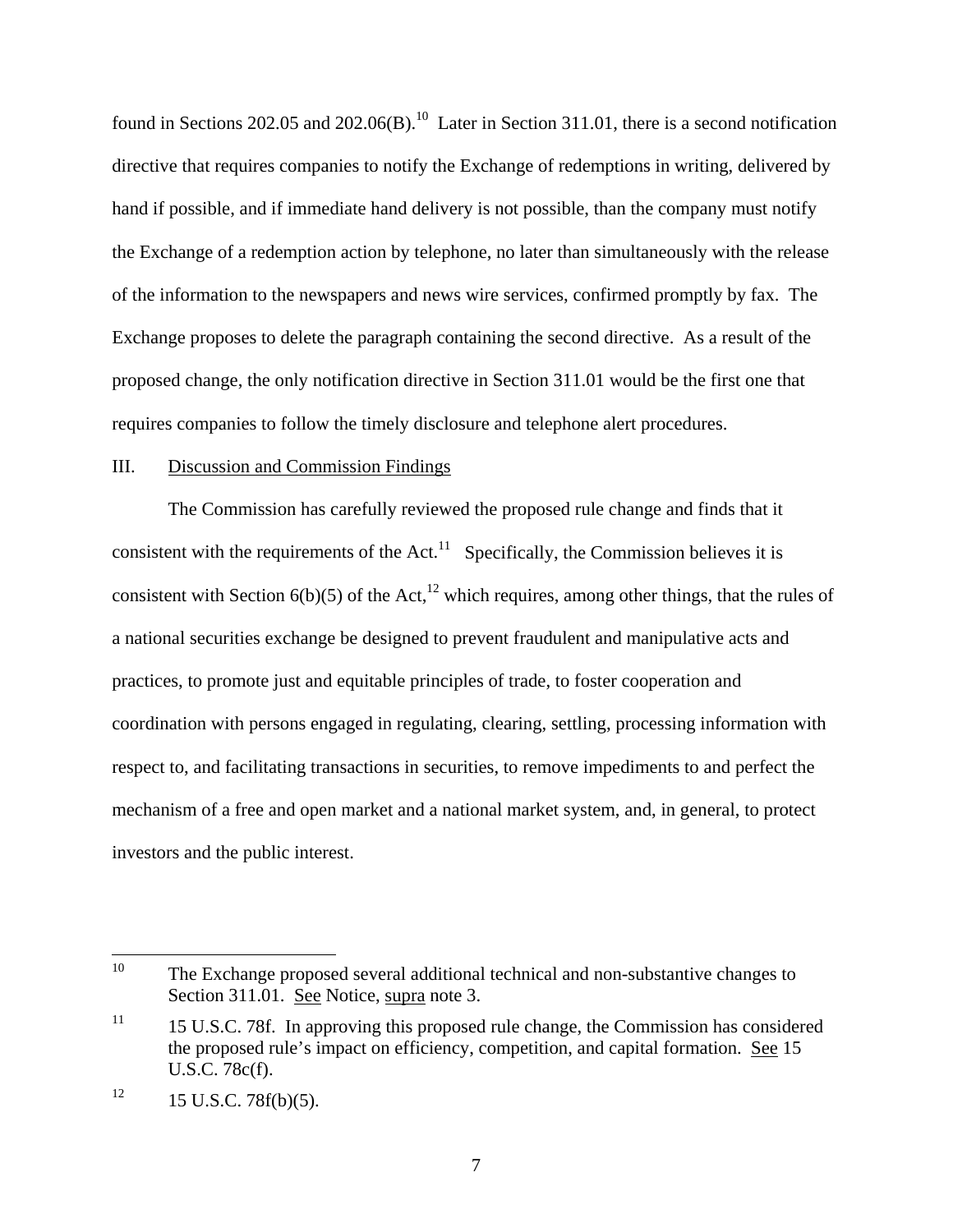The proposed changes are intended to simplify and clarify the provisions of the Manual relating to the methods by which listed companies must notify the Exchange when certain events occur. By creating a uniform method of notification by web portal or email for the Sections that specifically refer to Section 204.00, identified in the chart above, the Exchange may reduce the likelihood that companies make a mistake when trying to notify the Exchange of important events. As explained by the Exchange, the Sections that will require notice by web portal or email pursuant to Section 204.00 all relate to matters where timely notification is critical to allow investors time to make arrangements to be holders of a security by a certain date for a distribution or shareholder meeting. In such cases, it makes sense to require listed companies to give notice to the Exchange using current, efficient electronic methods that more easily lend themselves to accurate record keeping than manual or written methods.<sup>13</sup> The Commission therefore believes that the proposed rule change is consistent with the Act, as more clear, easy to follow, and easily recorded notification methods should facilitate the transmission of information and promote transparency for the benefit of investors consistent with Section 6(b)(5) of the Act $14$ 

Likewise, with respect to the remaining notification provisions in the Manual where timely notification is less critical, it is reasonable to allow companies more flexibility to determine what method of notification best suits a particular situation. The Commission notes

 $13<sup>°</sup>$ The Commission also notes that the Exchange provides for alternative methods of notification should electronic communications systems be unavailable. See supra note 7 and accompanying text.

<sup>&</sup>lt;sup>14</sup> The Commission notes that the Exchange has committed in its rule text to displaying prominently on its website the specific electronic web-based communication system that listed companies must use to give notice in accordance with Section 204.00. Accordingly, the Commission believes that the proposed rule change should facilitate listed companies' means of providing notice of certain events while ensuring that all listed companies should be able to determine how they must comply with such notification requirements.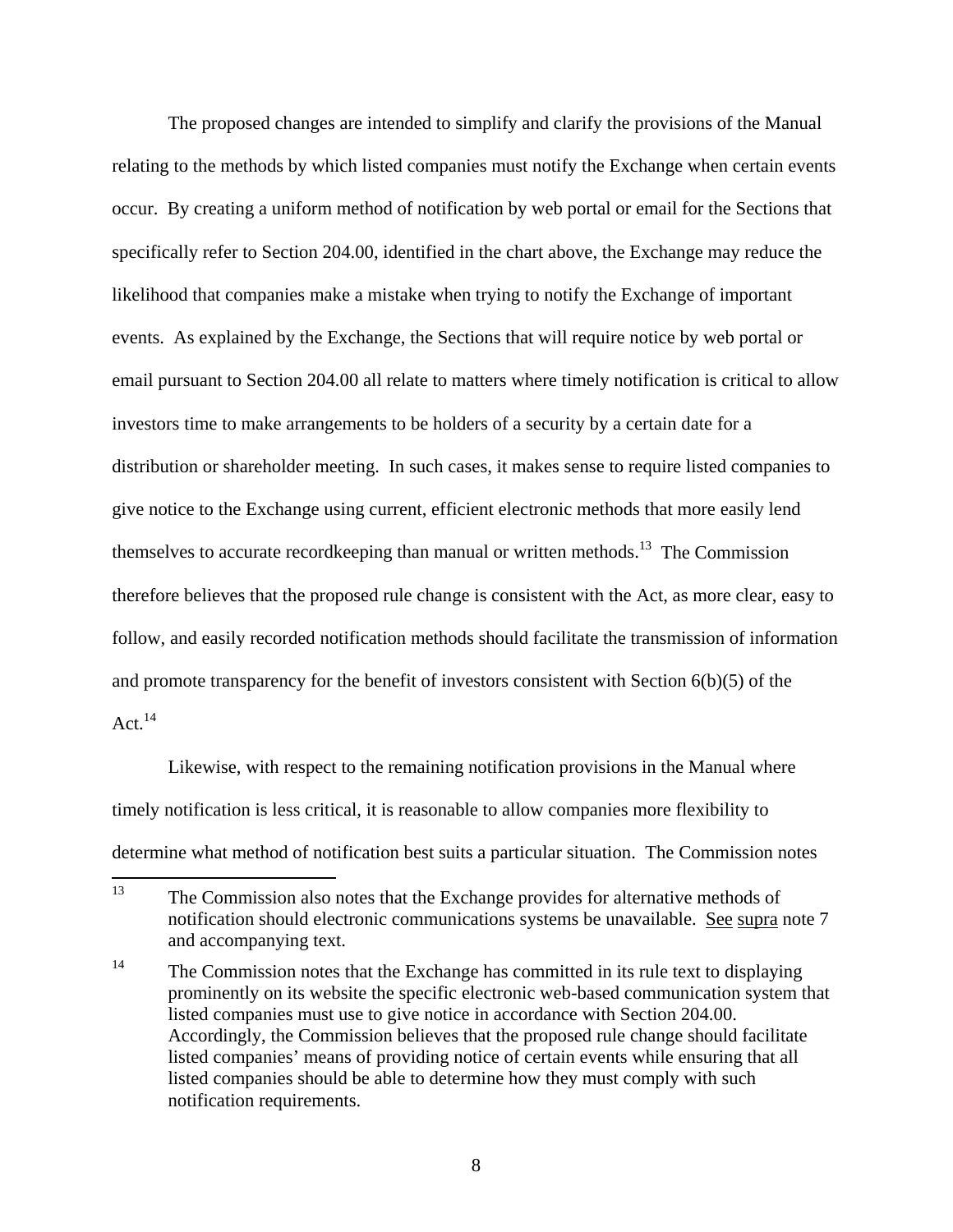that, even in such cases, the Exchange is offering to allow companies to use the electronic webbased notification methods of 204.00 if they would like to use such methods.

The Commission also finds that the remaining clarifying, conforming, administrative, and technical changes are consistent with the Act. The changes to the Guide make it consistent with language used elsewhere in the Guide and Manual. For instance, the revision of the Item in the Guide dealing with press releases conforms the language used in that Guide entry with the corresponding language in Section 202.06(B). The same is true of the change to the Due Date description associated with Shareholders' Meeting / Notice of Record Date or Change of Record Date, which is meant to mirror language used in the Due Date description of the Guide entry associated with Dividend Notification. Because these changes conform the Guide's language to what is used elsewhere in the Manual, they promote consistency and transparency and reduce the potential for confusion. Similarly, in Section 311.01, the Exchange's deletion of a second, potentially conflicting method of notification of redemption actions should reduce listed companies' confusion as to how to comply with the provision, and ultimately, this should promote transparency and protect investors by ensuring better and more accurate notification. Lastly, the change to Section 402.01 that reduces the number of copies of proxy material that listed companies must provide to the Exchange lessens the administrative burden imposed on issuers without, as the Exchange represents, threatening the Exchange's review of such material for the benefit and protection of investors.